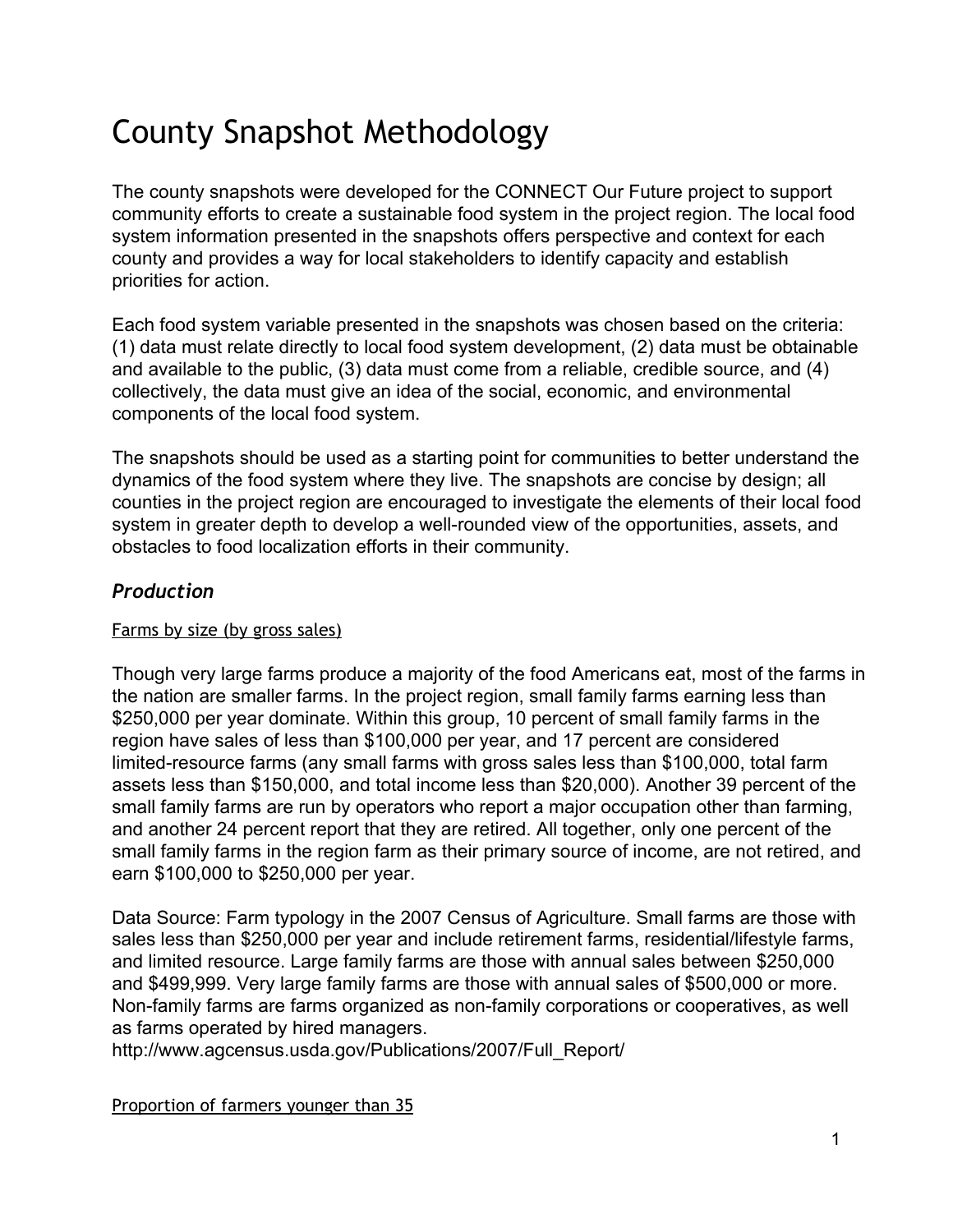The average age of all U.S. farm operators has been greater than 50 years of age since at least the 1974 census. The average age of farmers in each of the counties of the CONNECT Our Future project region is higher than the national average of 57.1 years of age. The question of who will continue to farm as a large number of farmers approach retirement is a pressing issue for each of the counties in the region.

Data Source: Total number of farmers younger than 35 years of age in the 2012 Census of Agriculture.

http://www.agcensus.usda.gov/Publications/2012/Full\_Report/Volume\_1,\_Chapter\_2\_Cou nty\_Level/North\_Carolina/st37\_2\_046\_046.pdf

#### Number of farms and Changes in Farmland Acres

For a local food system to operate effectively, there must be enough farms growing a sufficient quantity and variety of food to support a healthy diet for the local population. While it is *not* assumed that a local food system must supply the entire caloric needs of the local population, there must be a base number of food-producing farms and acres of farmland in the region to supply product to a number of diverse local food outlets (e.g., farmers markets, roadside stands, restaurants, grocery stores, schools, etc.) in order for a local food system to flourish.

Data Source: Total number of farms recorded in the 2012 Census of Agriculture. http://www.agcensus.usda.gov/Publications/2012/Full\_Report/Volume\_1,\_Chapter\_2\_Cou nty Level/North Carolina/st37 2 001 001.pdf Data Source: Acres of farmland as recorded in the 2007 and 2012 Census of Agriculture. http://www.agcensus.usda.gov/Publications/2012/Full\_Report/

#### Proportion of farms reporting positive net income

No matter the infrastructure or enthusiasm a community may have for local food, no local food system is sustainable unless the farmers providing the food are able to make a living. It should be noted that many farmers earn extra income from off-farm jobs that are not reported by the Census of Agriculture. Therefore, it is difficult to determine which farms are actually losing money overall and which farms are financially viable due to tax credits and outside income. Nevertheless, farm income data is a useful way to understand a broad pattern of the financial profile of a region's farms.

Data Source: From the 2012 Census of Agriculture, net cash farm income is derived by subtracting total farm expenses from total sales, government payments, and other farm-related income. Depreciation is not used in the calculation of net cash farm income. Farms with net gains includes those operations that broke even. http://www.agcensus.usda.gov/Publications/2012/Full\_Report/Volume\_1,\_Chapter\_2\_Cou nty\_Level/North\_Carolina/st37\_2\_004\_004.pdf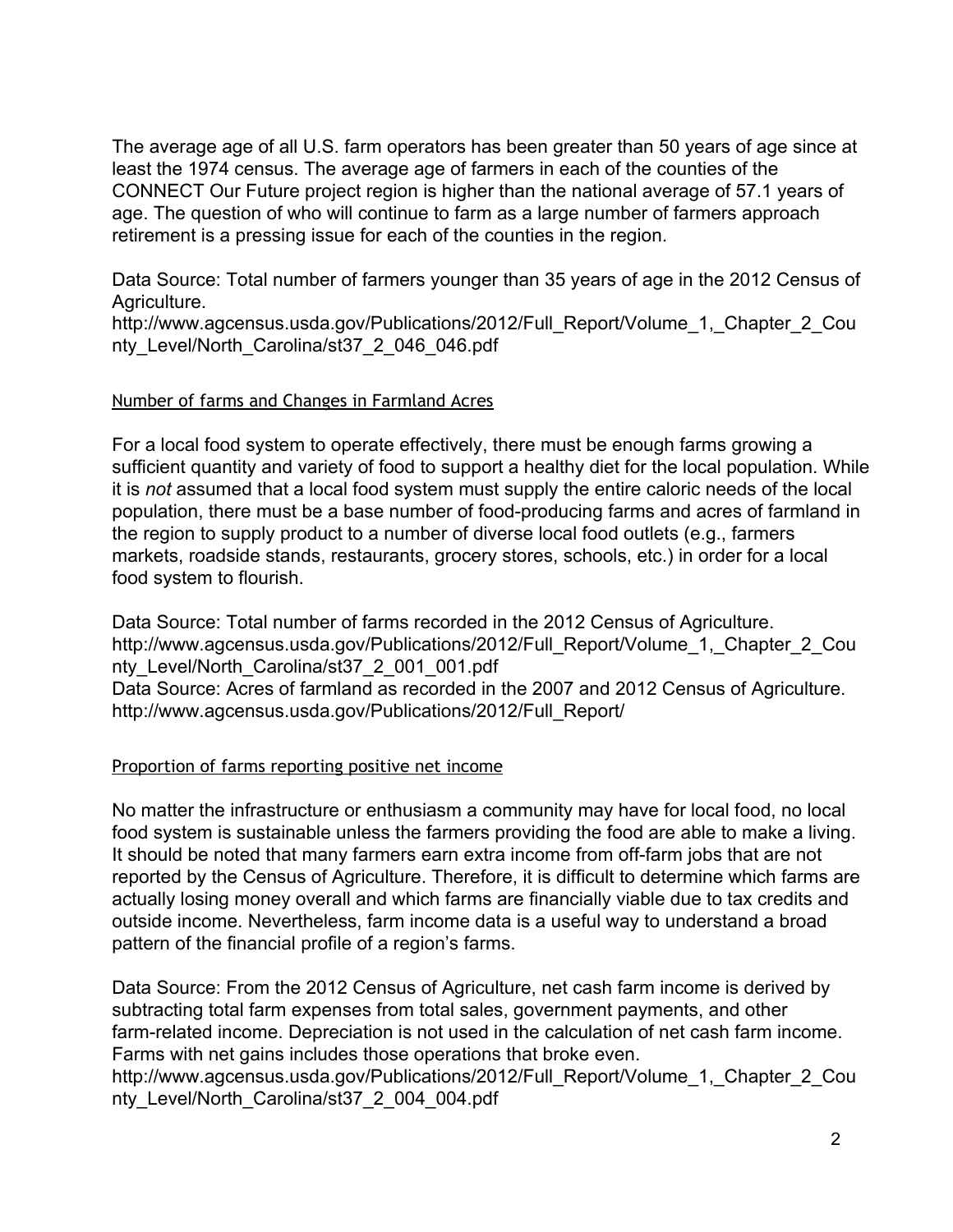#### Proportion of farms with direct sales

Direct markets provide farmers with an easy point of entry into local markets; they build consumer awareness and loyalty, raise the visibility of agriculture, and build demand across a variety of local market segments. Direct markets also have the added potential to increase access to fresh foods for communities with food needs. As a variable in the local food system, changes in the proportion of farms participating in direct sales over time provides insight into the vitality and growth of the local food economy in a region.

Data Source: Direct sales refer to the value of agricultural products sold directly to individuals for human consumption from roadside stands, farmers markets, u-pick, etc. It excludes non-edible products such as nursery crops, cut flowers, and wool but includes livestock sales as reported in the 2012 Census of Agriculture. Sales of agricultural products by vertically integrated operations through their own processing and marketing operations are excluded.

http://www.agcensus.usda.gov/Publications/2012/Full\_Report/Volume\_1,\_Chapter\_2\_Cou nty\_Level/North\_Carolina/st37\_2\_002\_002.pdf

## *Retail Infrastructure*

## Grocery stores/1,000 pop

Among Americans, grocery stores tend to be the primary source for food purchases intended for at-home consumption. The prevalence of grocery stores per 1,000 individuals in a community indicates the availability of foods for at-home consumption (though not their proximity to specific populations). As individuals become more connected to their food and make food purchasing choices based on decisions beyond price (place of origin, production practices, unique varieties), niche grocery retailers are more likely to be attracted to the area (e.g., Whole Foods, Fresh Market, Trader Joes), and the ratio of grocery store options to residents increases.

Data Source: The number of supermarkets and grocery stores per 1,000 county residents. Grocery stores include establishments generally known as supermarkets and smaller grocery stores primarily engaged in retailing a more specific line of food, such as canned and frozen foods; fresh fruits and vegetables; and fresh and prepared meats, fish, and poultry. Included in this industry are delicatessen-type establishments primarily engaged in retailing a specific line of food. Convenience stores, with or without gasoline sales, are excluded. Large general merchandise stores that also retail food, such as supercenters and warehouse club stores, are excluded. Data is for 2009.

Store data are from the U.S. Census Bureau, County Business Patterns.

[http://www.census.gov/econ/cbp/index.html.](http://www.google.com/url?q=http%3A%2F%2Fwww.census.gov%2Fecon%2Fcbp%2Findex.html.&sa=D&sntz=1&usg=AFQjCNFXnFTHXVwSLCVWXCwblFGnT9uaAQ)

Population data are from the U.S. Census Bureau, Population Estimates. [http://www.census.gov/popest/index.html.](http://www.google.com/url?q=http%3A%2F%2Fwww.census.gov%2Fpopest%2Findex.html.&sa=D&sntz=1&usg=AFQjCNHyopD1ysb6jxVIRt33Bw6XYtjERg)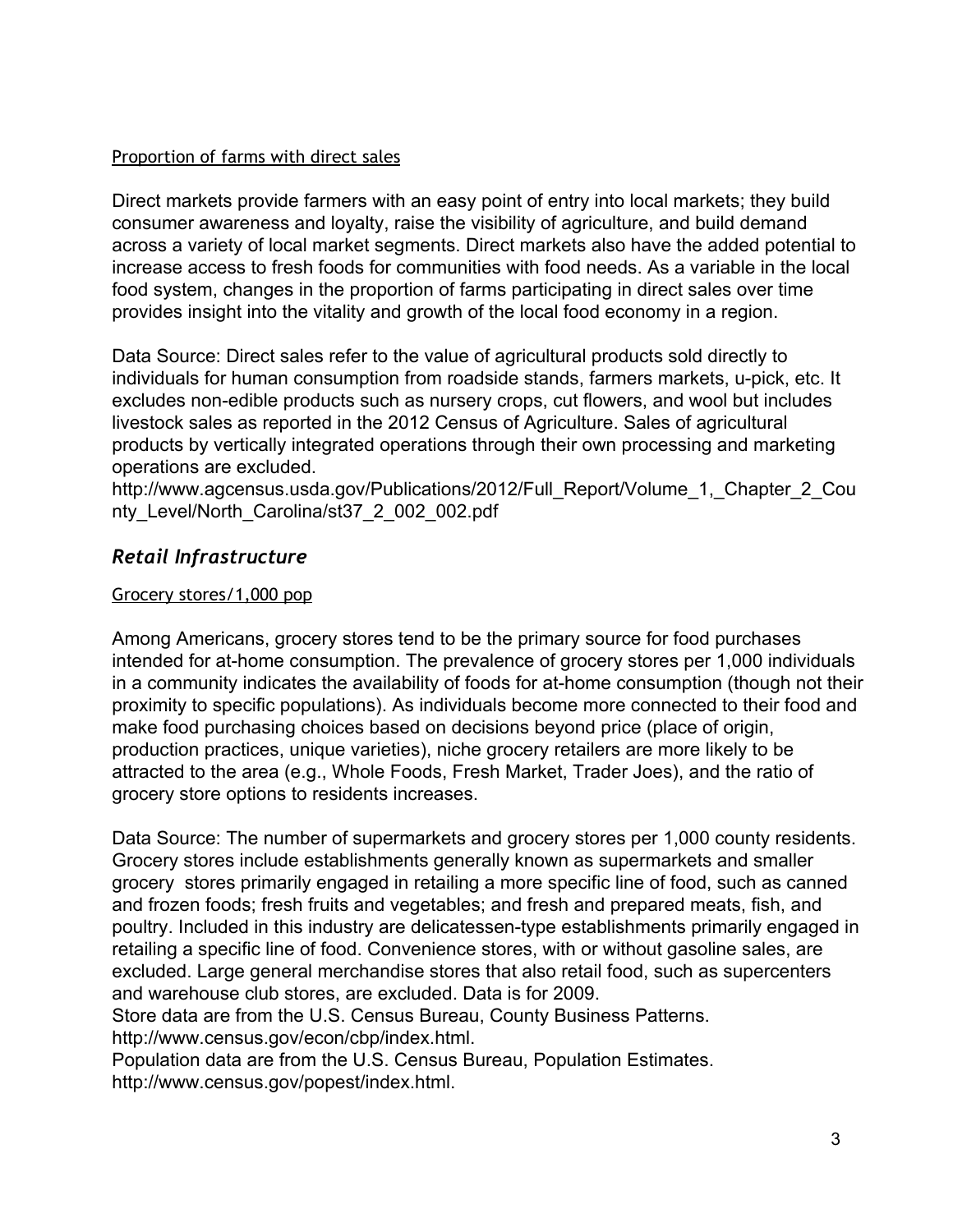#### Full service restaurants/1,000 pop

A considerable portion of resident food spending occurs in restaurants, and a high proportion of full service restaurants per 1,000 residents is an indicator of a demand for variety in food options by residents within a community. A high proportion of restaurants to residents within a community can also be an indicator of a dedication to a food-based culture, as well as the availability of business opportunities for both independent restaurant owners and local farmers.

Data Source: The number of full-service restaurants in the county per 1,000 residents. Full-service restaurants include establishments primarily engaged in providing food services to patrons who order and are served while seated (i.e., waiter/waitress service) and pay after eating. These establishments may provide this type of food service to patrons in combination with selling alcoholic beverages, providing take-out services, or presenting live non-theatrical entertainment. The data is for 2009. Restaurant data are from the U.S. Census Bureau, County Business Patterns. [http://www.census.gov/econ/cbp/index.html.](http://www.google.com/url?q=http%3A%2F%2Fwww.census.gov%2Fecon%2Fcbp%2Findex.html.&sa=D&sntz=1&usg=AFQjCNFXnFTHXVwSLCVWXCwblFGnT9uaAQ) Population data are from the U.S. Census Bureau, Population Estimates.

[http://www.census.gov/popest/index.html.](http://www.google.com/url?q=http%3A%2F%2Fwww.census.gov%2Fpopest%2Findex.html.&sa=D&sntz=1&usg=AFQjCNHyopD1ysb6jxVIRt33Bw6XYtjERg)

#### SNAP-authorized stores

Supplemental Nutrition Assistance Program (SNAP), formerly known as food stamps, refers to the federal assistance program which helps qualifying low-income individuals and families to purchase food. Since 2002, Electronic Benefits Transfer (EBT) machines have been required to complete all SNAP transactions. SNAP-authorized stores may include grocery stores, supercenters, specialty food stores, and convenience stores. As a variable in a local food system, a count of SNAP-authorized food stores represents both the prevalence of food-insecure populations in a community, as well as the opportunity to provide fresh, local, and healthy options in the locations where low-income families shop.

Data Source: The number of stores in the county authorized to accept SNAP (Supplemental Nutrition Assistance Program, previously called Food Stamp Program) benefits. Stores authorized for SNAP include: supermarkets; large, medium, and small grocery stores and convenience stores; superstores and supercenters; warehouse club stores; specialized food stores (retail bakeries, meat and seafood markets, and produce markets); and meal service providers that serve eligible persons. Store data are from USDA's Food and Nutrition Service, SNAP Benefits Redemption Division for the year 2010.

http://www.ers.usda.gov/data-products/food-environment-atlas/data-access-and-document ation-downloads.aspx#.UhZkvRtPnvQ

#### Farmers markets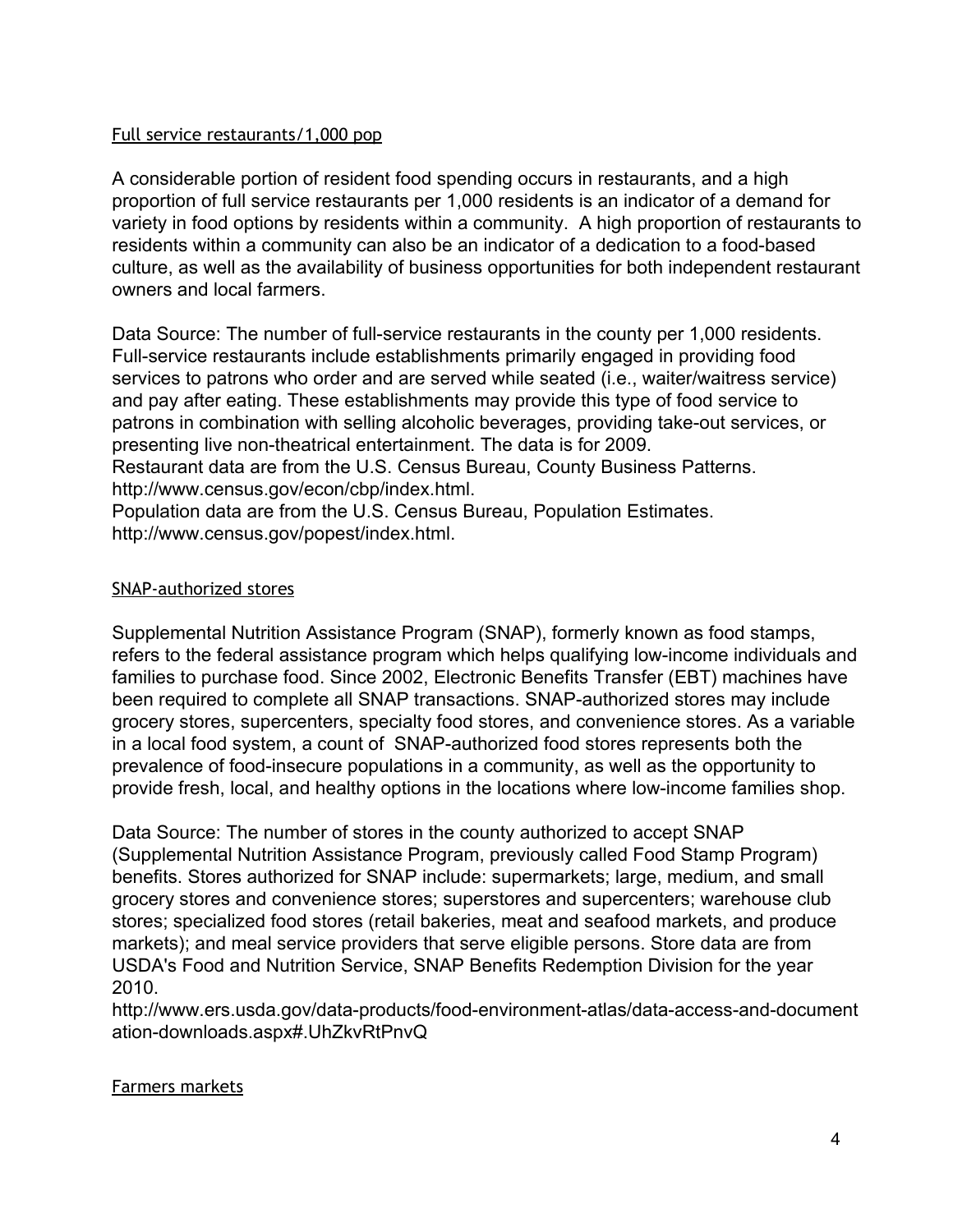The presence of farmers markets in a community indicates both the availability of fresh local food in a community, and an opportunity for community members to connect with where their food comes from and who grows it. Farmers markets also provide economic opportunities for farms who are interested in participating in the local food system. Note: more is not always better, especially with this variable. Number of farmers markets is not synonymous with size or quality, and as with any other business or product, too much supply with too little demand can be just as problematic as too much demand with too little supply.

Data Source: The USDA National Farmers Market Directory, maintained by AMS Marketing Services, is designed to provide members of the public with convenient access to information about U.S. farmers market locations, directions, operating times, product offerings, and accepted forms of payment. Market information included in the Directory is voluntary and self-reported to AMS by market managers, representatives from state farmers market agencies and associations, and other key market personnel. [http://search.ams.usda.gov/farmersmarkets/#](http://www.google.com/url?q=http%3A%2F%2Fsearch.ams.usda.gov%2Ffarmersmarkets%2F%23&sa=D&sntz=1&usg=AFQjCNFpa1ipT8l3ILvK5y4Kn8gdYJLZWA)

## *Consumption, Access, and Health*

#### Proportion of population with inadequate fruit and vegetable consumption

Local food systems promote fresh farm products that primarily consist of fresh produce and lean meats. As a region begins to embrace a local food system, and as a community begins to shift to favor local foods, the variable of fruit and vegetable consumption should show a positive trend towards increased fruit and vegetable consumption.

Data Source: Data are based on the percentage of respondents who report regularly consuming five or more servings of fruits or vegetables each week. Fried potatoes and chips are excluded. Percentages are age-adjusted and only pertain to the non-institutionalized population aged 18 and up.

Community Commons Community Health Needs [Assessment](http://www.google.com/url?q=http%3A%2F%2Fassessment.communitycommons.org%2FCHNA%2FSelectArea.aspx%3Freporttype%3DlibraryCHNA&sa=D&sntz=1&usg=AFQjCNHhs0TyBzbMFW1I7IYfy27CHzep0Q) (CHNA) Full Health [Indicators](http://www.google.com/url?q=http%3A%2F%2Fassessment.communitycommons.org%2FCHNA%2FSelectArea.aspx%3Freporttype%3DlibraryCHNA&sa=D&sntz=1&usg=AFQjCNHhs0TyBzbMFW1I7IYfy27CHzep0Q) Report, as reported from the Centers for Disease Control and Prevention, Behavioral Risk Factor Surveillance System: 2005-09 and Accessed using the Health Indicators Warehouse.

#### Rates of diabetes and obesity

The prevalence of food-related illnesses like diabetes and obesity in the population are often used as a proxy measure for the influence of the food environment on community health. A local food system "environment" is characterized by plentiful access to fresh or minimally processed fruits, vegetables, grains, and lean meats. When these types of whole foods become the staples of people's diets, the prevalence of food-related illness decreases in the population (Henderson et al., 2011 "Health Impact Assessment: Farm to School and School Garden Policy," HB 2800, Upstream Public Health and the Health Impact Project).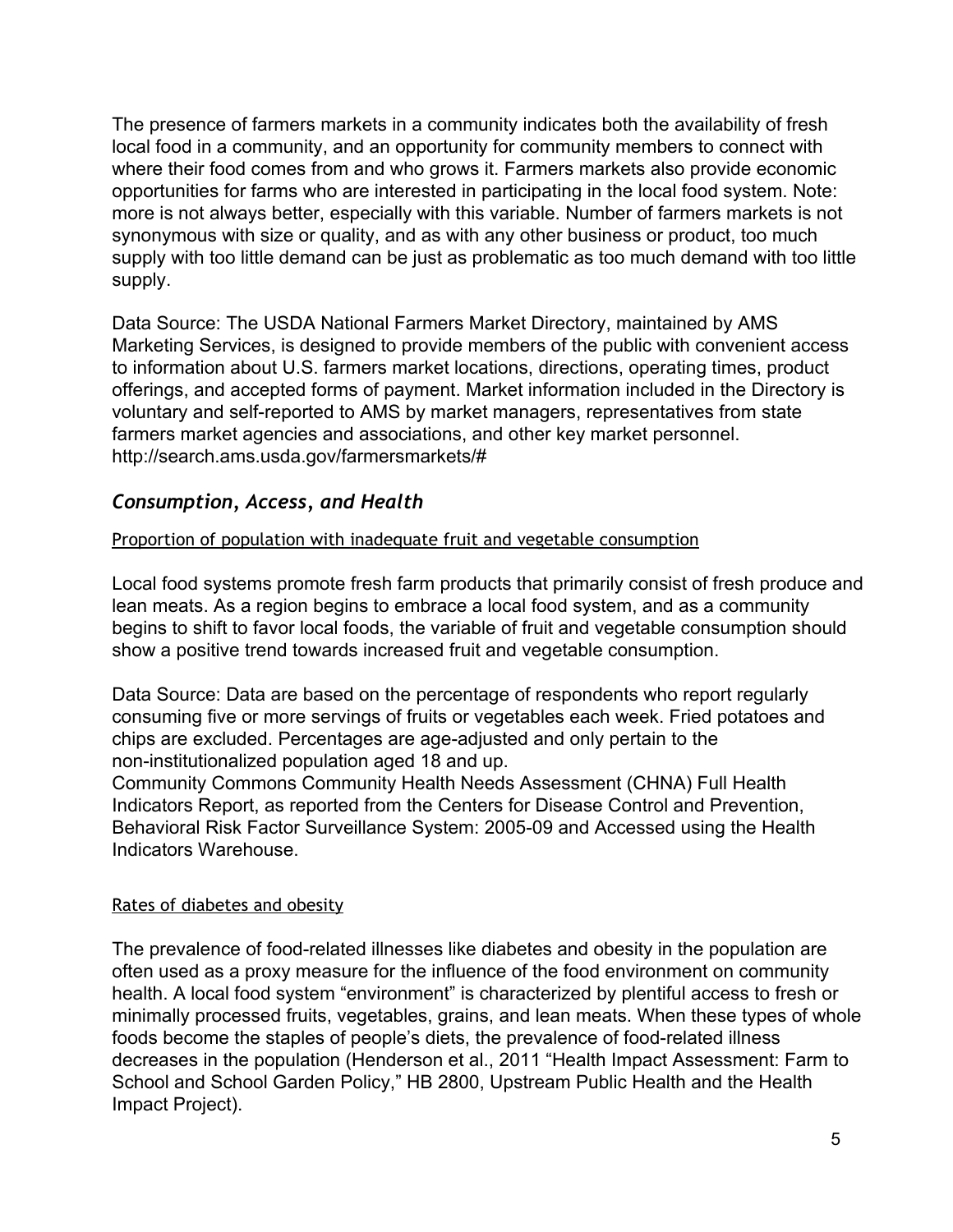Data Source: The National Diabetes Surveillance system produces data estimating the prevalence of diagnosed diabetes and population obesity by county using data from CDC's Behavioral Risk Factor Surveillance System (BRFSS) and data from the U.S. Census Bureau's Population Estimates Program. The BRFSS is an ongoing, monthly, state-based telephone survey of the adult population. The survey provides state-specific information on behavioral risk factors and preventive health practices. Respondents were considered to have diabetes if they responded "yes" to the question, "Has a doctor ever told you that you have diabetes?" Women who indicated that they only had diabetes during pregnancy were not considered to have diabetes. Respondents were considered obese if their body mass index was 30 or greater. Body mass index (weight [kg]/height [m]2) was derived from self-report of height and weight.

[http://apps.nccd.cdc.gov/DDT\\_STRS2/CountyPrevalenceData.aspx?mode=OBS](http://www.google.com/url?q=http%3A%2F%2Fapps.nccd.cdc.gov%2FDDT_STRS2%2FCountyPrevalenceData.aspx%3Fmode%3DOBS&sa=D&sntz=1&usg=AFQjCNEUuPOdgEj-J6fWmGKD3FLJWcbknw)

#### Proportion of children eligible for free/reduced price lunch

Research shows a positive correlation between low income status and lower consumption of fruits and vegetables (Horodynski et al., 2010 "Low-income African American and Non-Hispanic White mothers' self-efficacy, "picky eater" perception, and toddler fruit and vegetable consumption"). The variable of the percentage of children eligible for free/reduced price lunch in school cafeterias serves a dual purpose of identifying the proportion of families in a community that may not be consuming adequate amounts of fruits and vegetables, and also supplying an opportunity for local food advocates. School cafeterias provide up to two meals per day for needy students. Communities can impact the individual health of this portion of the population by ensuring these meals are replete with healthy, fresh, local foods.

Data Source: Total student counts and counts for students eligible for free and reduced price lunches are acquired for the school year 2009-2010 from the NCES Common Core of Data Public School Universe Survey.

Community Commons Community Health Needs [Assessment](http://www.google.com/url?q=http%3A%2F%2Fassessment.communitycommons.org%2FCHNA%2FSelectArea.aspx%3Freporttype%3DlibraryCHNA&sa=D&sntz=1&usg=AFQjCNHhs0TyBzbMFW1I7IYfy27CHzep0Q) (CHNA) Full Health [Indicators](http://www.google.com/url?q=http%3A%2F%2Fassessment.communitycommons.org%2FCHNA%2FSelectArea.aspx%3Freporttype%3DlibraryCHNA&sa=D&sntz=1&usg=AFQjCNHhs0TyBzbMFW1I7IYfy27CHzep0Q) Report, as reported in the National Center for Education Statistics, Common Core of Data: 2010-11.

#### *Waste Management*

Estimated annual tons of residential food waste, commercial food waste (ICI), and municipal solid waste (MSW)

Waste management, and food waste management in particular, is a key component of a community's food system. Significant amounts of food waste can be diverted from disposal in landfills by recovering foods that are fit for human and animal consumption from the waste stream, and composting and recycling inedible food waste to the extent possible. As population growth leads to increased pressures on agricultural land and other resources, a sustainable system of waste management can help a community to make better use of its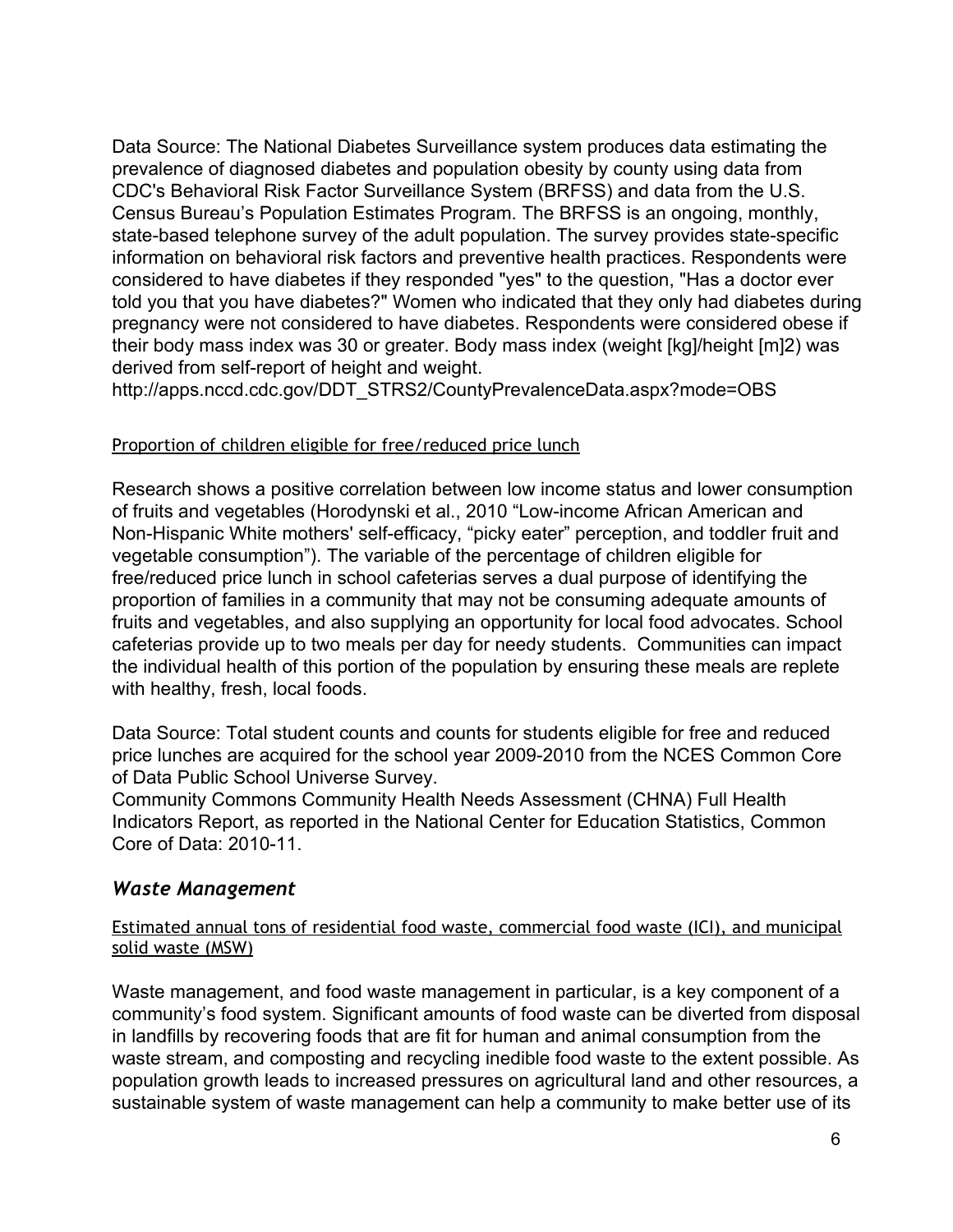natural resources, reduce its environmental impacts, provide financial savings and entrepreneurship opportunities throughout the food supply chain, and enhance its ability to meet food demand.

Data Source: North Carolina 2012 Food Waste Generation Study used three methods to quantify food waste in North Carolina: (1) share of population using state waste characterization reports, (2) share of generators using direct studies, and (3) EPA-provided percentages.

North Carolina Department of Environment and Natural Resources (2012) North Carolina Food Waste Generation Study.

http://portal.ncdenr.org/c/document\_library/get\_file?uuid=ae965d91-c5a1-47aa-8f09-9afb [bfa6598f&groupId=38322](http://www.google.com/url?q=http%3A%2F%2Fportal.ncdenr.org%2Fc%2Fdocument_library%2Fget_file%3Fuuid%3Dae965d91-c5a1-47aa-8f09-9afbbfa6598f%26groupId%3D38322&sa=D&sntz=1&usg=AFQjCNEnskPEal30XLo1GF6GQdr9nNY8BQ)

Data Source: Tons of waste received by South Carolina composting facilities in fiscal year 2012. Templeton, Catherine (2013) South Carolina Solid Waste Management Annual Report. DHEC's Division of Mining & Solid Waste Management. http://www.scdhec.gov/administration/library/CR-010906.pdf

# *Equity*

## Wages throughout the food system sectors

According to the United States Bureau of Labor Statistics, six in ten workers earning the minimum wage or less in 2011 were employed in service occupations, primarily in food preparation and food serving. According to a 2012 report from the U.S. Department of Labor, the lowest paying major occupational group in the country are food preparation and serving related occupations.<sup>1</sup> In addition to low wages, food system jobs consistently rank poorly in terms of their physical demands on workers, work environment, hiring outlook, and worker stress levels. An equitable food system should operate in a just manner from producer to consumer. This includes decent treatment of workers, safe working conditions, and living wages. For the snapshots, the variable of worker wages was chosen as it is a readily available, quantified discrete value that is easily compared and analyzed.

Data Source: These estimates are calculated with data collected from employers in all industry sectors in Charlotte-Gastonia-Rock Hill, NC-SC, a metropolitan statistical area that includes parts of North Carolina and South Carolina. Wages for the OES survey are straight-time, gross pay including base rate; cost-of-living allowances; guaranteed pay; hazardous-duty pay; incentive pay, including commissions and production bonuses; and tips. Excluded are premium pay; overtime pay; severance pay; shift differentials; nonproduction bonuses; employer cost for supplementary benefits; and tuition reimbursements. OES receives wage rate data for the federal government, the U.S. Postal Service, and some state governments. For the remaining establishments, the OES survey collects wage data in 12 intervals. For each occupation, respondents are asked to report the number of employees paid within specific wage intervals. The intervals are defined

<sup>1</sup> United States Bureau of Labor Statistics (2012) Occupational Employment and Wages Summary. Press Release May 2012. [http://www.bls.gov/news.release/ocwage.nr0.htm](http://www.google.com/url?q=http%3A%2F%2Fwww.bls.gov%2Fnews.release%2Focwage.nr0.htm&sa=D&sntz=1&usg=AFQjCNEuRxVSYg8BHxplC5jWd7Gr9G7nmw)